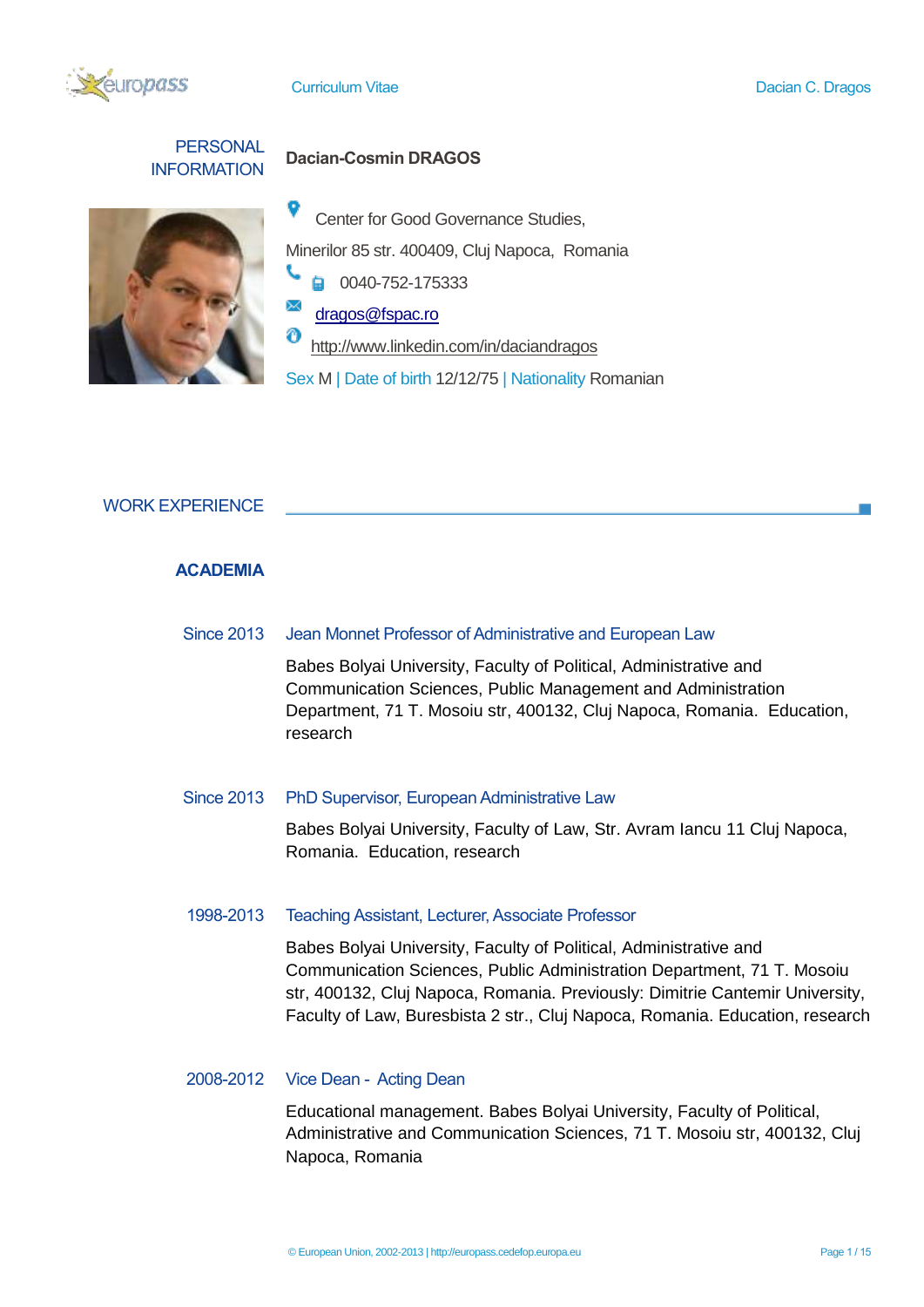

| <b>Since 2013</b>              | <b>Director, Center for Good Governance Studies</b>                                                                                                                                        |  |  |
|--------------------------------|--------------------------------------------------------------------------------------------------------------------------------------------------------------------------------------------|--|--|
|                                | Babes Bolyai University, Faculty of Political, Administrative and<br>Communication Sciences, Public Administration Department, 85 Minerilor str,<br>400409, Cluj Napoca, Romania. Research |  |  |
| <b>Since 2012</b>              | Vice President of the Research Council, Babes-Bolyai University. Education,<br>research                                                                                                    |  |  |
| <b>Since 2020</b>              | President of the Ethics Commission, Babes-Bolyai University. Education                                                                                                                     |  |  |
| 2014, 1 <sup>st</sup> semester | Invited professor                                                                                                                                                                          |  |  |
|                                | Turin University, Italy. Invited lecturers at Master and PhD level. Education                                                                                                              |  |  |
| 2007 1 <sup>st</sup> semester  | <b>Invited professor</b>                                                                                                                                                                   |  |  |
|                                | Padova University, Italy Teaching the "Advanced EU Law" course, Joint<br>Master in European Integration Education                                                                          |  |  |
| 2005-2006                      | "Marie Curie" Postdoc Fellow                                                                                                                                                               |  |  |
|                                | Institute for Public Policy and Social Research, Michigan State University,<br>East Lansing, USA Research                                                                                  |  |  |
| 2002 September - October       | Visiting Fellow at Rockefeller College of Public Administration and Policy,<br>State University of New York at Albany, U.S.A.                                                              |  |  |
|                                | U.S. Department of State Research Grant. Education, Research                                                                                                                               |  |  |
| <b>GOVERNMENT</b>              |                                                                                                                                                                                            |  |  |
| 2016-2017                      | President of the National Council for Research Ethics, Ministry of Research,                                                                                                               |  |  |
| since June 2020                | Bucharest. Education, research                                                                                                                                                             |  |  |
|                                |                                                                                                                                                                                            |  |  |
| July 2008-February 2009        | <b>Legal Expert</b>                                                                                                                                                                        |  |  |
|                                | Member of the Presidential Commission for the Analysis of the Political and<br>Constitutional System of Romania. Romanian Presidency, Geniului B-lvd.<br>No.1-3, Bucharest.                |  |  |
|                                |                                                                                                                                                                                            |  |  |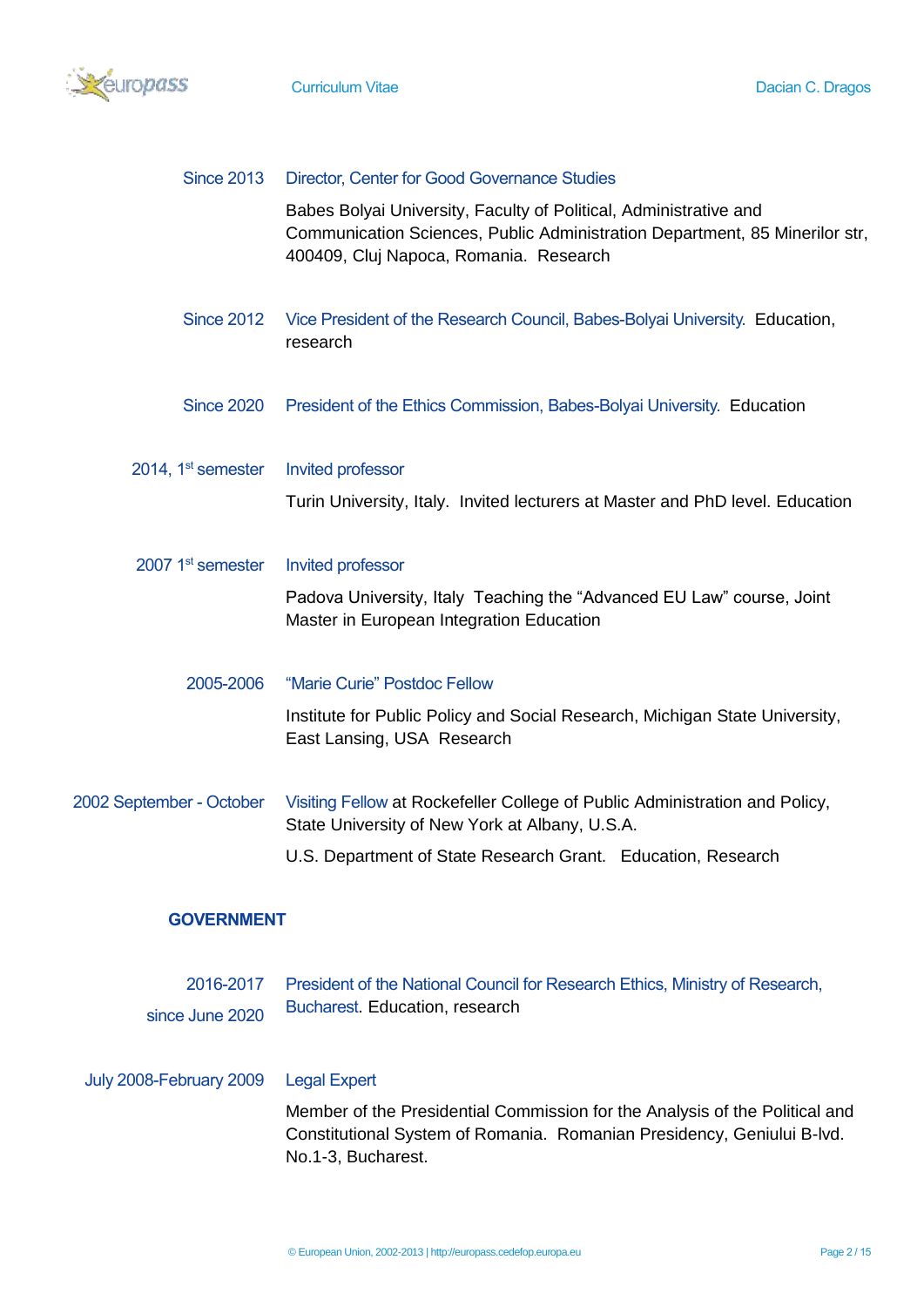

#### 2010-2011 Legal expert

Member of the Commission for drafting the Romanian "Administrative Code". Ramboll & Relians Corp, consulting for the Ministry of Internal Affairs and Public Administration, Revolutiei 1A Square, Sector 1, Bucharest. Public Administration, Legal writing

#### 2006-2008 Legal expert

Scientific coordinator of the Commission for drafting the Romanian "Code of administrative procedure". Ministry of Internal Affairs and Public Administration, Revolutiei 1A Square, Sector 1, Bucharest. Public Administration, Legal writing

### **CONSULTANCY**

| Since 2020 Public Procurement Expert                                                                        |  |  |
|-------------------------------------------------------------------------------------------------------------|--|--|
| World Bank, 1818 H Street NW Washington, D.C. 20433                                                         |  |  |
| Since 2015 Legal expert                                                                                     |  |  |
| European Commission, DG Neighbourhood and Enlargement Negotiations -<br>TAIEX short term expert for Turkey. |  |  |

Ecole Nationale d'Administration, France - Short term expert for the Twinning Project - Reform of the Albanian Public Service

#### 2017-2019 Legal expert

Romanian Government, Leaua Damcali Deaconu Păunescu-LDDP, Lalive Geneve

ICSID Case No. ARB/15/31Gabriel Resources Ltd. and Gabriel Resources (Jersey) v. Romania

### Since 2017 Legal expert

Milieu Ltd - Law & Policy Consulting, Chaussée de Charleroi 112, Brussels 1060, Belgium. Public procurement law studies

#### Since 2014 Legal expert

Spark Legal Network and Ecorys. Public procurement law studies, EU energy policy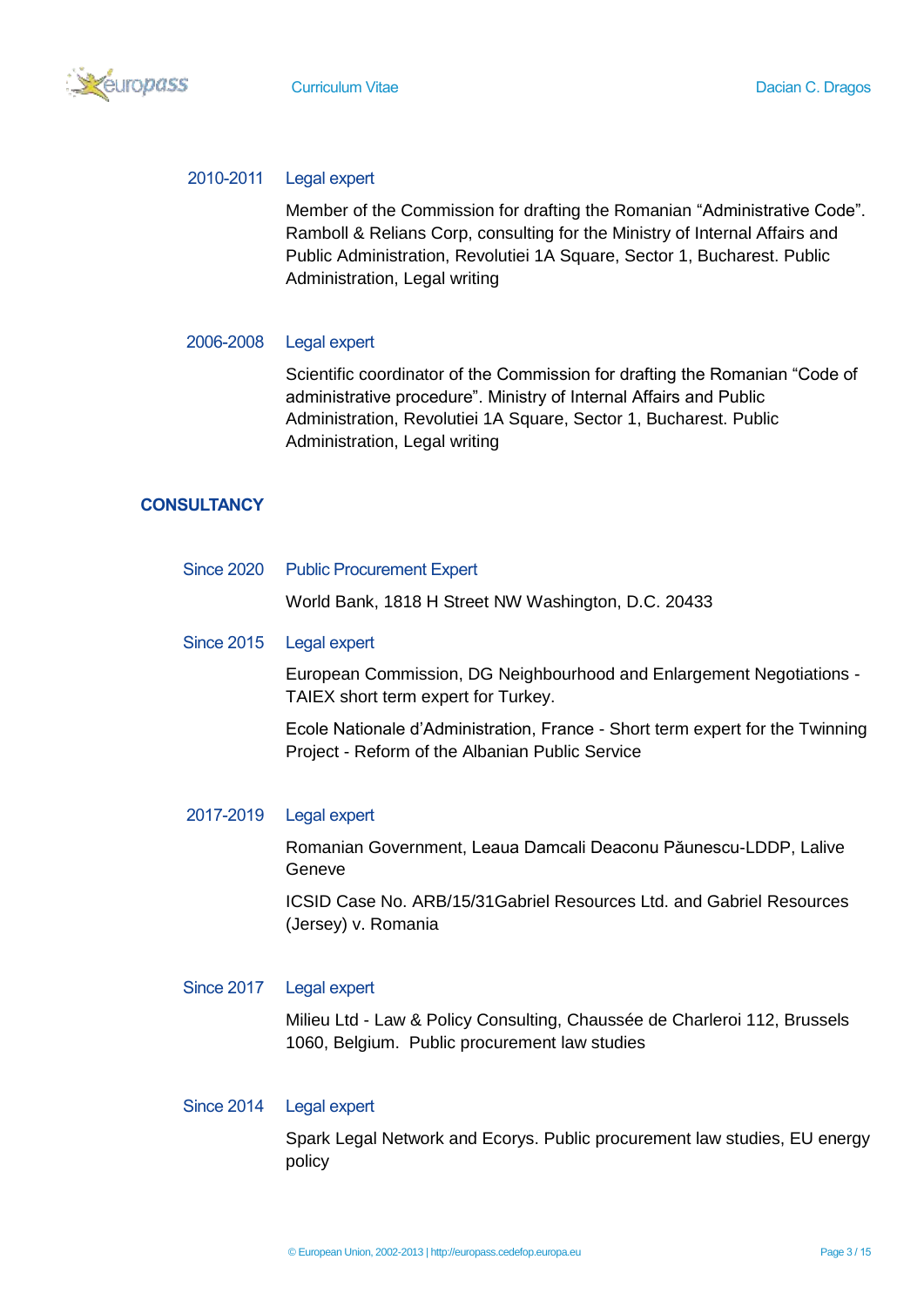Reuropass



### Since 2012 Public Procurement Legal Expert

Conducting PP procedures or consulting on procedures for different public and private entities:

Canal Sea Services, Constanta, Romania, ANELIS+ [http://www.anelisplus.ro,](http://www.anelisplus.ro/) County Agency for Employment Policies [http://www.ajofmcj.ro,](http://www.ajofmcj.ro/) INCEPTUS ROMANIA [http://www.inceptus.ro,](http://www.inceptus.ro/) Freedom House Romania<http://www.freedomhouse.ro/en/> Expert Forum Romania [http://expertforum.ro/en/,](http://expertforum.ro/en/) Asociatia de Dezvoltare Intercomunitara Bistrita Nasaud

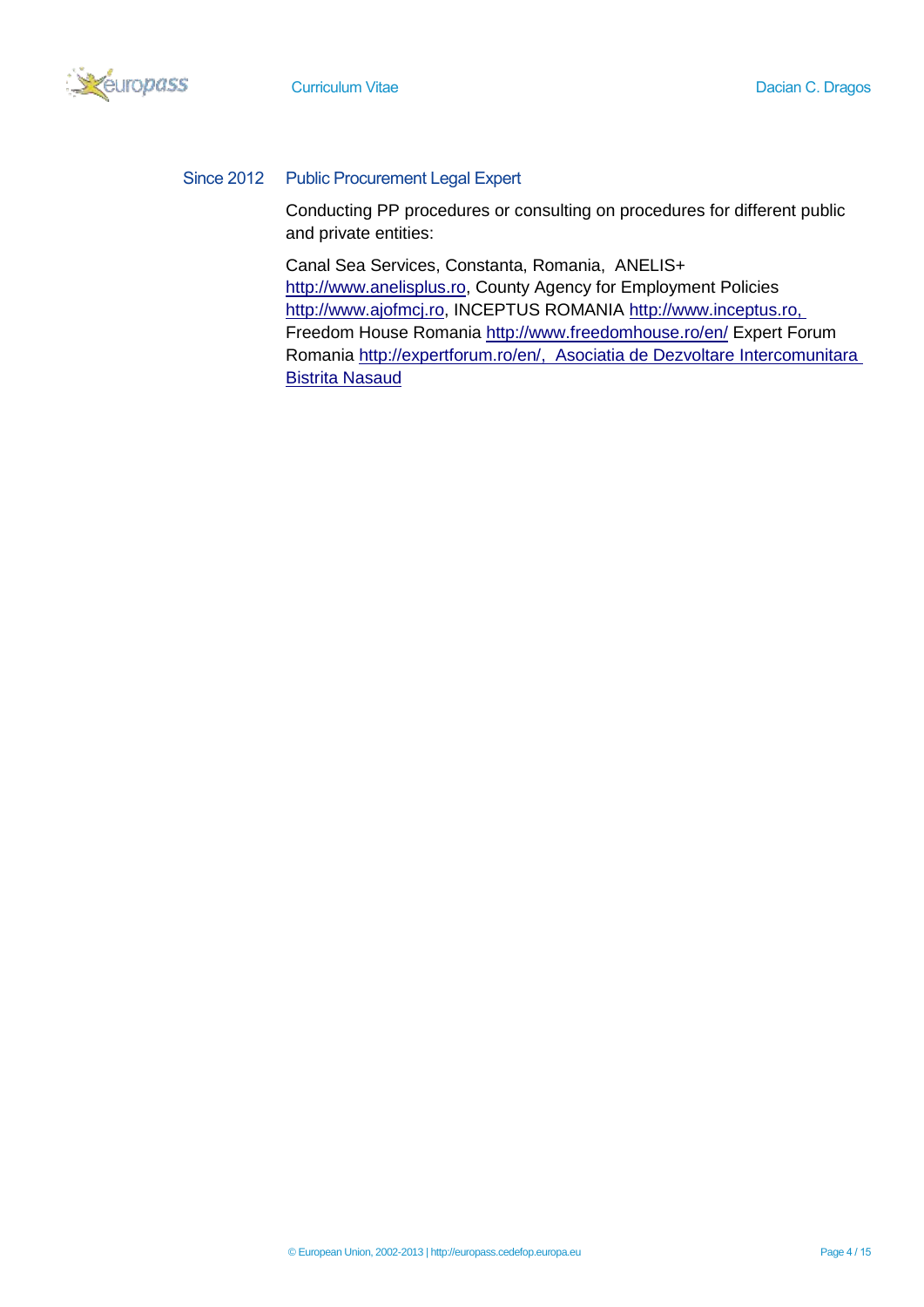

| <b>EDUCATION AND</b><br><b>TRAINING</b> |                                                                                        |
|-----------------------------------------|----------------------------------------------------------------------------------------|
|                                         |                                                                                        |
| 1998-2002                               | <b>PhD</b>                                                                             |
|                                         | Babes-Bolyai University, Law school. Administrative Law                                |
|                                         |                                                                                        |
| 1998-1999                               | <b>MSc</b>                                                                             |
|                                         | Babes Bolyai University, Law School. Master degree in Law and Public<br>Administration |
| 1994-1998                               | <b>BA</b>                                                                              |
|                                         | Dimitrie Cantemir University/ Babes Bolyai University, Law School. Law                 |
|                                         |                                                                                        |
| 1990-1994                               | <b>High School Diploma</b>                                                             |
|                                         | Mihai Eminescu High School, Satu Mare. Mathematics- Physics                            |

| <b>PERSONAL SKILLS</b> |                      |                |                       |                      |                |
|------------------------|----------------------|----------------|-----------------------|----------------------|----------------|
| Mother tongue(s)       | Romanian             |                |                       |                      |                |
| Other language(s)      | <b>UNDERSTANDING</b> |                | <b>SPEAKING</b>       |                      | <b>WRITING</b> |
|                        | Listening            | Reading        | Spoken<br>interaction | Spoken<br>production |                |
| English                | C <sub>1</sub>       | C <sub>1</sub> | C <sub>1</sub>        | C <sub>1</sub>       | C <sub>1</sub> |
| Italian, French        | A1                   | A1             | A1                    | A <sub>1</sub>       | A <sub>1</sub> |

Levels: A1/2: Basic user - B1/2: Independent user - C1/2 Proficient user Common European Framework of Reference for Languages

Communication skills Good communication skills gained through my experience as vice dean and then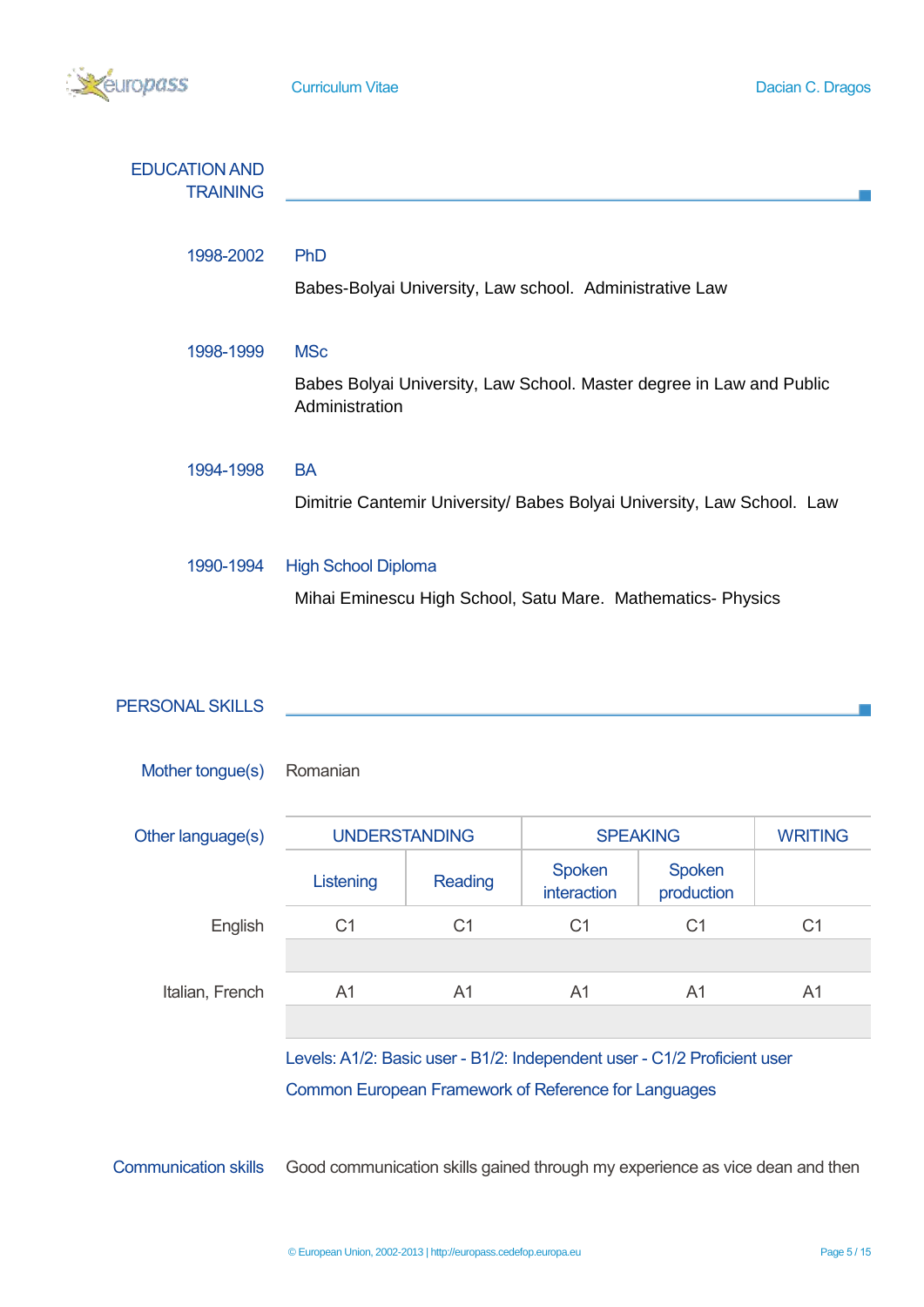

dean of the faculty, and in my capacity of coordinator of research teams, both in academic (research grants) and professional (working for the Ministry of Public Administration) setting

| Organisational / managerial | Leadership:                                                                                                                  |  |  |  |
|-----------------------------|------------------------------------------------------------------------------------------------------------------------------|--|--|--|
| <b>skills</b>               | currently responsible for a team of 5 people at the Centre for Good<br>$\overline{\phantom{0}}$<br><b>Governance Studies</b> |  |  |  |
|                             | former vice Dean and Acting Dean of the faculty<br>۰.                                                                        |  |  |  |
|                             | President of the Research Ethics Council at the Ministry of education and<br>-<br>Research                                   |  |  |  |
|                             | President of the Babes-Bolyai University Foundation<br>۰                                                                     |  |  |  |
| <b>Computer skills</b>      | Good command of Microsoft Office™ tools, ON-line teaching platforms – Google<br>classroom, Moodle, Zoom                      |  |  |  |

Driving licence B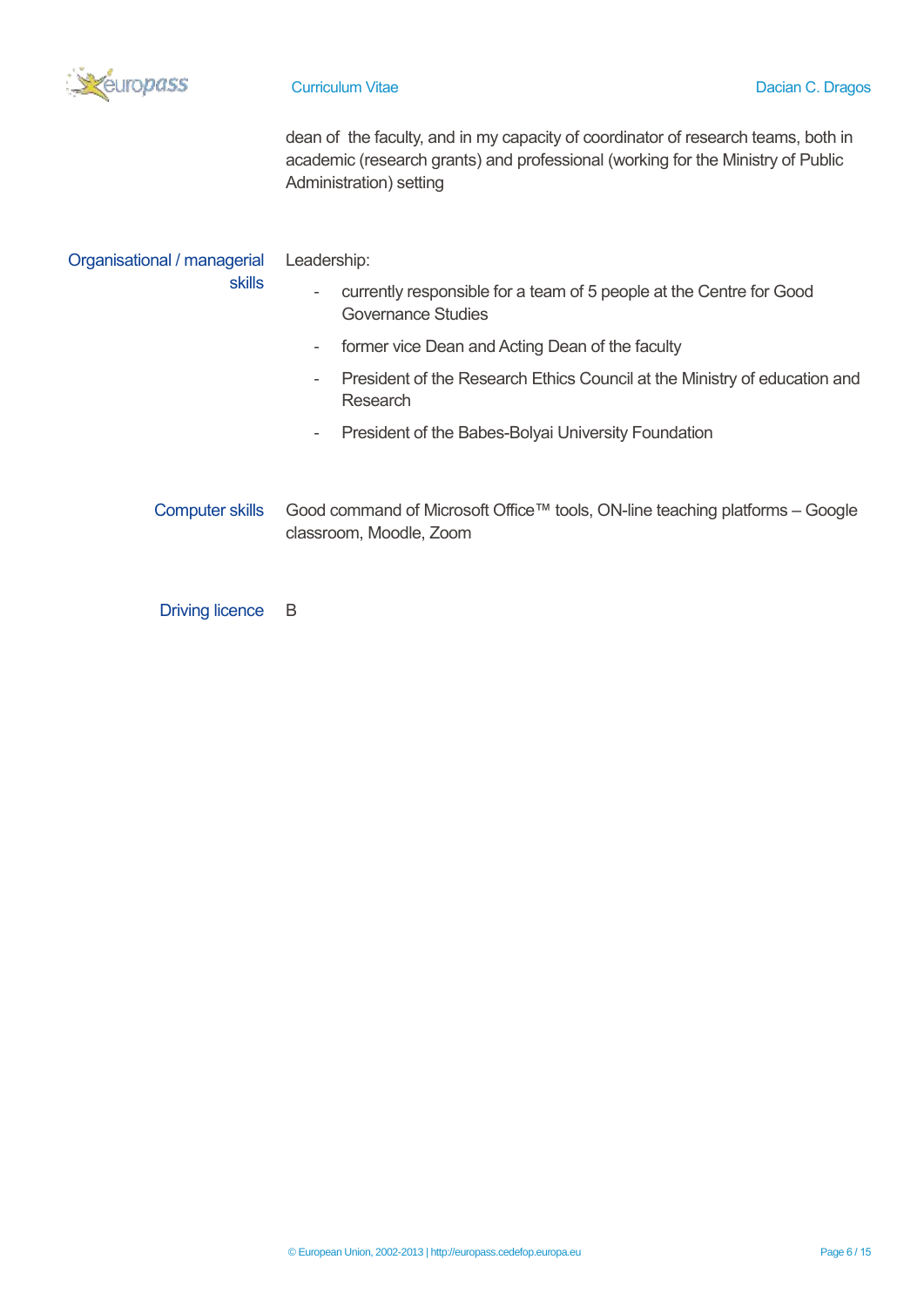

# **Publications, conferences, references**

### **Edited Books:**

- 1. **Dacian C. Dragos**, Polonca Kovac and Hanna Tolsma (eds), *The Sound of Silence in European Administrative Law*, Palgrave Macmillan 2020
- 2. **Dacian C. Dragos**, Polonca Kovac and Albert Marseille (eds), *The Laws of Transparency in Action: A European Perspective*, Palgrave Macmillan (2019)
- 3. **Dacian C. Dragos**, Bogdana Neamtu (eds), *Alternative Dispute Resolution in European Administrative Law*, Springer, Heidelberg-Berlin, 2014
- 4. **Dacian C. Dragos**, Roberto Caranta (eds), EU Public Procurement Outside the Directives, Inside the Treaty? DJOEF Copenhagen, 2012
- 5. Jacques Ziller, Hervig Hofman, Peter Schneider, **Dacian Dragos** (eds) *Codul RENEUAL de procedura administrativa al UE,* Universul Juridic 2016
- 6. **Dacian C. Dragoş**, François LAFARGE, Paulien WILLEMSEN, *Permanent Study Group:Law and Public Administration – Proceedings,* 33rd Annual Conference of the European Group for Public Administration Bucharest, Romania, September 2011, Editura Economica, Bucharest, ISBN 978-973-709-611-1, 2012
- 7. **Dacian C. Dragos**, Bogdana Neamtu and Roger Hamlin (eds), *Law in Action: Case Studies in Good Governance*, Institute for Public Policy and Social Research, Michigan State University, East Lansing, MI, USA, 2011
- 8. **Dacian C. Dragos**, Bogdana Neamtu, *Institutia Ombudsmanului: Justitie Alternativa*? C.H. Beck Bucharest, 2011.

### **Book reviews:**

- *1.* **Dacian C. Dragos** *, Book review: Michael Steinicke and Peter L. Vesterdorf (Eds.), EU Public Procurement*  Law. Munich/Oxford/Baden-Baden: C.H. Beck/Hart/Nomos, 2018. 1632 pages, in COMMON MARKET LAW REVIEW, Vol. 56 No. 5 October 2019
- 2. **Dacian C. Dragos**, *Book review: Paul Craig, Herwig C.H. Hoffman, Jens-Peter Schneider and Jacques Ziller (Eds.), ReNEUAL Model Rules on EU Administrative Procedure. Oxford: Oxford University Press, 2017. 336 pages*, in COMMON MARKET LAW REVIEW, October 2018
- 3. **Dacian C. Dragos**, *Book review: Luke R.A. Butler, Transatlantic Defence Procurement. EU and US Defence Procurement in the Transatlantic Defence Market. Cambridge: Cambridge University Press, 2017. 268 pages*; COMMON MARKET LAW REVIEW, Vol. 55 No. 1 February 2018

## **Chapters in books:**

1. **Dacian C. Dragos**, Cosmina Chirila *- A Tale of Europeanization: Romanian Administrative Law and its Deference to the ECtHR Pan-European General Principles of Good Administration*, in Ulrich Stelkens and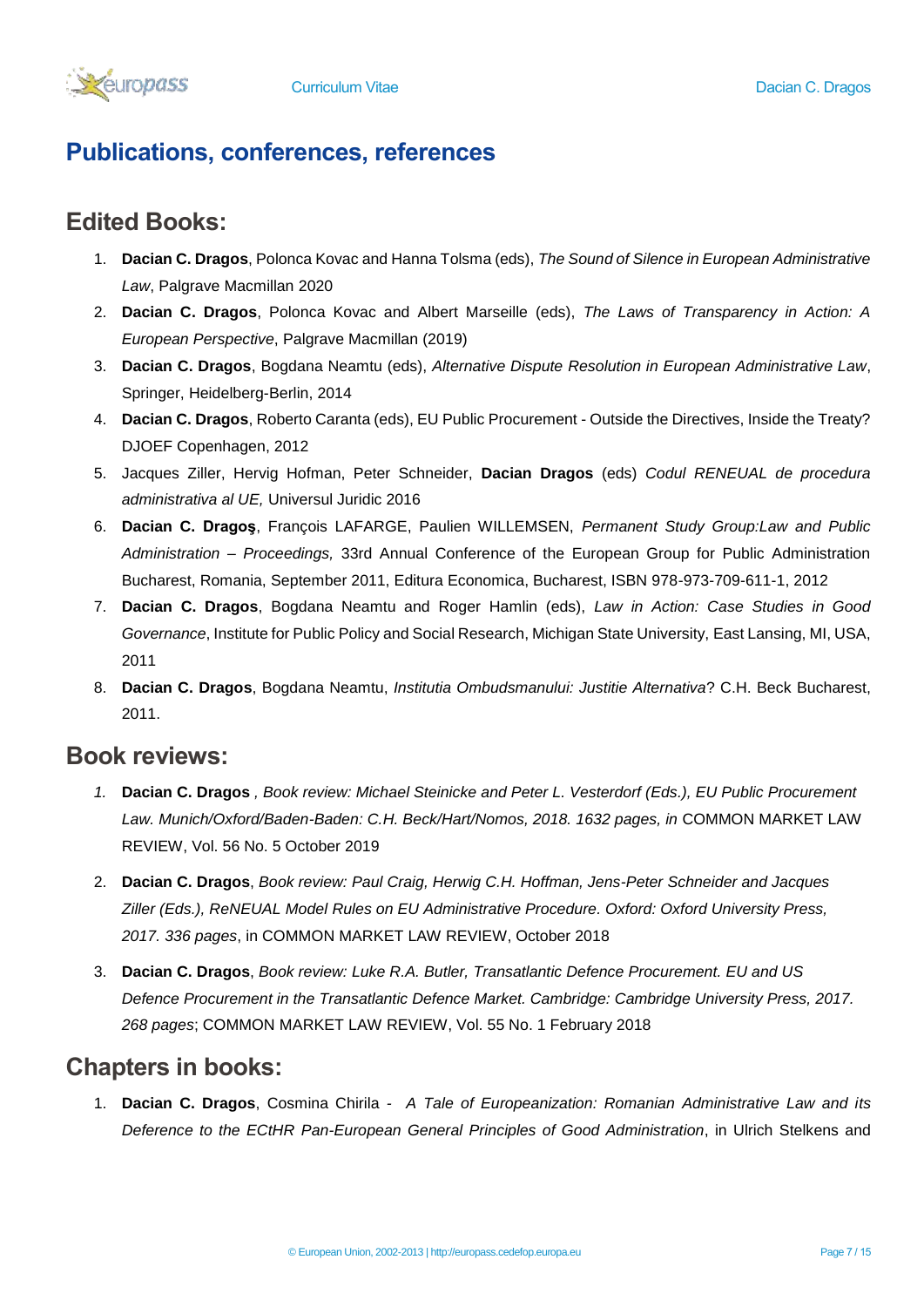

Agnė Andrijauskaitė (eds), Good Administration and Council of Europe: Law, Principles and Effectiveness, Oxford University Press, 2020.

- 2. Roxana Vornicu and **Dacian Dragos,** *Concessions and PPP in Romania*, in Piotr Bogdanowicz, Roberto Caranta, Pedro Telles (eds), Public-Private Partnerships and Concessions in the EU, Edward Elgar 2020
- 3. **Dacian C. Dragos**, *Administrative appeals – a theoretical framework*, in European Central Bank/Eurosystem, Building Bridges: Central Banking Law in an Interconnected World, ECB Legal Conference 2019, ECB Publication office.
- 4. Bianca Racolța, **Dacian C. Dragos**, *State Aid and Procurement for Research, Development and Innovation*, in Gabriella M. Racca, Christopher R. Yukins (eds), Joint Public Procurement and Innovation. Lessons across borders. Bruylant 2019 pp.291-313.
- 5. **Dacian C. Dragos**, Roxana VORNICU, Tendencies and Developments in Romanian Administrative Law, in Jean Bernard Auby (ed) LE FUTUR DU DROIT ADMINISTRATIF / THE FUTURE OF ADMINISTRATIVE LAW, Lexis Nexis 2019, pp. 151-158
- 6. Raluca Suciu, **Dacian C. Dragoș**, LCC criteria for procurement of ITC goods and services. The need for a flexible approach, in Marta Andhov, Roberto Caranta, Anja Wiesbrock (eds), Cost and EU Public Procurement Law. Life-Cycle Costing for Sustainability, Routledge 2019, pp11-123. .
- 7. B. Neamtu and **Dacian C. Dragos**, Transparency in Public Procurement in Romania: Formal Compliance, Obscure Hidden Agendas in K-M Halonen, R Caranta, A Sanchez-Graells, Transparency in EU Procurements Disclosure Within Public Procurement and During Contract Execution, Edward Elgar Publishing 2019, 241-272
- 8. **Dacian C. Dragos** and Bogdana Neamtu, Transposition of the EU Procurement Directives in Romania: complex issues of implementation and control, in Steen Treumer, Mario Comba, (eds), Modernising Public Procurement - The Approach of EU Member States, European Procurement Law series, Edward Elgar, 2018, pp.173-201
- 9. **Dacian C. Dragos** (et al.) Law and Public Administration and the Quest for Reconciliation, in Ongaro, Edoardo (Ed.) Public Administration in Europe. The Contribution of EGPA, Palgrave Macmillan, 2018, pp. 213-222
- 10. **Dacian C. Dragos**, Polonca Kovač, and Albert T. Marseille, From the Editors: The Story of a Data-Driven Comparative Legal Research Project on FOIA Implementation in Europe, in Dacian C. Dragos, Polonca Kovac and Albert Marseille (eds) THE LAWS OF TRANSPARENCY IN ACTION: A EUROPEAN PERSPECTIVE. Legal and empirical insights into the practice of freedom of information in selected jurisdictions, Palgrave Macmillan, 2018, pp. 1-9
- 11. Bogdana Neamtu and **Dacian C. Dragos**, Freedom of Information in the European Union: Legal Challenges and Practices of EU Institutions, in Dacian C. Dragos, Polonca Kovac and Albert Marseille (eds) THE LAWS OF TRANSPARENCY IN ACTION: A EUROPEAN PERSPECTIVE. Legal and empirical insights into the practice of freedom of information in selected jurisdictions, Palgrave Macmillan, 2018, pp. 11-70
- 12. Bianca V. Radu and **Dacian C. Dragos**, Freedom of Information in Romania: Legal and Empirical Insights, in Dacian C. Dragos, Polonca Kovac and Albert Marseille (eds) THE LAWS OF TRANSPARENCY IN ACTION: A EUROPEAN PERSPECTIVE. Legal and empirical insights into the practice of freedom of information in selected jurisdictions, Palgrave Macmillan, 2018, pp. 425-470
- 13. **Dacian C. Dragos**, Eliška Drapalova, and Albert T. Marseille, Brief Comparative Outlook on the Regulation of Parties, Procedure, and Exceptions in Different FOIAs, in Dacian C. Dragos, Polonca Kovac and Albert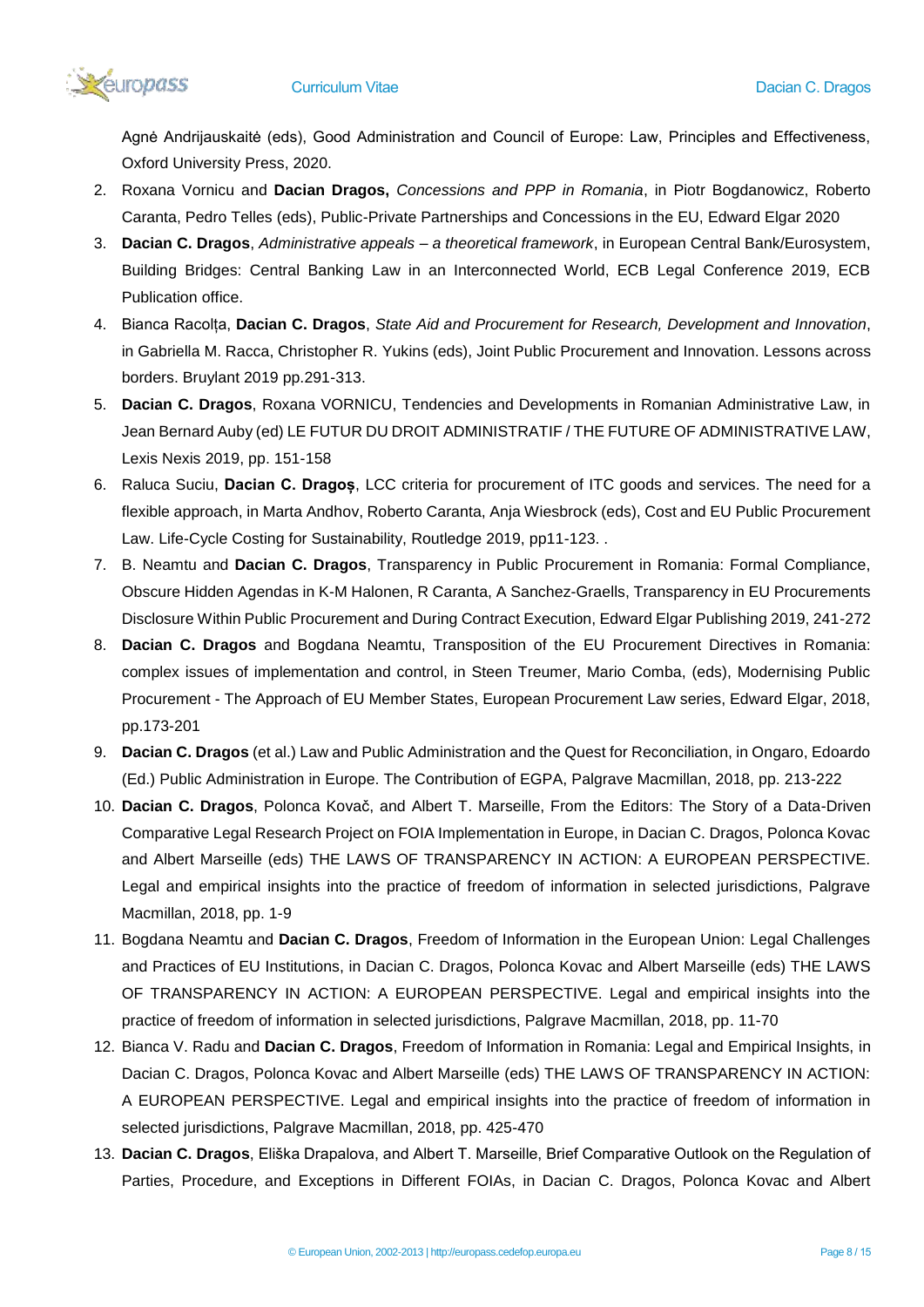

Marseille (eds) THE LAWS OF TRANSPARENCY IN ACTION: A EUROPEAN PERSPECTIVE. Legal and empirical insights into the practice of freedom of information in selected jurisdictions, Palgrave Macmillan, 2018, pp. 599-638

- 14. **Dacian C. Dragos**, Demis M. Sparios: "Oversight and Litigation of Public Contracts in Romanian Administrative Law" in Laurence Folliot-Lalliot, Simone Toricelli (eds), "Contrôles et contentieux des contrats publics – Oversight and Challenges of Public Contracts", Bruylant - Larcier Group, 2018.
- 15. **Dacian C. Dragos** and Philip M. Langbroek, Law and Public Administration: A Love–Hate Relationship? In E. Ongaro and S. Van Thiel (eds.), The Palgrave Handbook of Public Administration and Management in Europe, 2018, DOI 10.1057/978-1-137-55269-3\_54, pp.1067-1085
- 16. Bogdana Neamtu & **Dacian C. Dragos**, Mimicking Environmental Transparency. The Implementation of the Aarhus Convention in Romania, in Roberto Caranta, Anna Gerbrandy, Bilun Müller (eds), The Making of a New European Legal Culture: The Aarhus Convention. At the Crossroad of Comparative Law and EU Law, Europa Law Publishing, 2018, pp.205-239
- 17. **Dacian C. Dragos**, Bogdana Neamtu, Access to Justice under the Aarhus Convention: the Comparative View, in Roberto Caranta, Anna Gerbrandy, Bilun Müller (eds), The Making of a New European Legal Culture: the Aarhus Convention. At the Crossroad of Comparative Law and EU Law, Europa Law Publishing, 2017, pp. 369-401
- 18. **Dacian C. Dragos**, B. Neamtu, Advancing Transparency in the European Union: The Role of the European Ombudsman, in Herwig C.H. Hofmann, Jacques Ziller (eds), Accountability in the EU: The Role of the European Ombudsman, Edward Elgar 2017.
- 19. **Dacian C. Dragos**, B. Neamtu, Qualification, selection and exclusion of economic operators in public procurement procedures – The case of Romania, in Martin Burgi, Martin Trybus, Steen Treumer (eds), Qualification, Selection and Exclusion in EU Procurement (European Procurement Law Series), Djoef Publishing Copenhagen (2016)
- 20. **Dacian C. Dragos**, Subdimensional public procurement in the EU, in Christopher Bovis (ed), Handbook of EU Public Procuremenmt Law, Edward Elgar 2016.
- 21. **Dacian C. Dragos**, Administrative appeal, in A. Farazmand (ed.), Global Encyclopedia of Public Administration, Public Policy, and Governance, Springer International Publishing Switzerland 2016
- 22. **Dacian C. Dragos**, Administrative procedure, in A. Farazmand (ed.), Global Encyclopedia of Public Administration, Public Policy, and Governance, Springer International Publishing Switzerland 2016
- 23. **Dacian C. Dragos**, Bogdana Neamtu, Raluca Suciu, The Allocation of Gambling Licences, Radio Frequencies and CO2 Emmision Permits in Romania, pp.203-241, in P. Adriaanse, F. van Ommeren, W. den Ouden and J. Wolswinkel (eds.), Scarcity and the State II. Member State Reports on Gambling Licences, Radio Frequencies and CO2 Emission Permits, Intersentia, Antwerp 2016
- 24. **Dacian C. Dragos**, ''Sanctions mechanisms of the World Bank on the matter of international corruption'', in M. Audit, S. Knill, "Transnational law of public contracts'', Bruylant, Bruxelles, 2016.
- 25. Philip M. Langbroek, **Dacian C. Dragos**, Recht en Openbaar Bestuur; Rechtsgeleerdheid en Bestuurskunde: haat-liefde verhoudingen? in: Rolf Ortlep, Frank Groothuijse, Jeroen Kiewiet, Remco Nehmelman (red.), De rechter onder vuur, Wolf Legal Publishers, p. 251-274.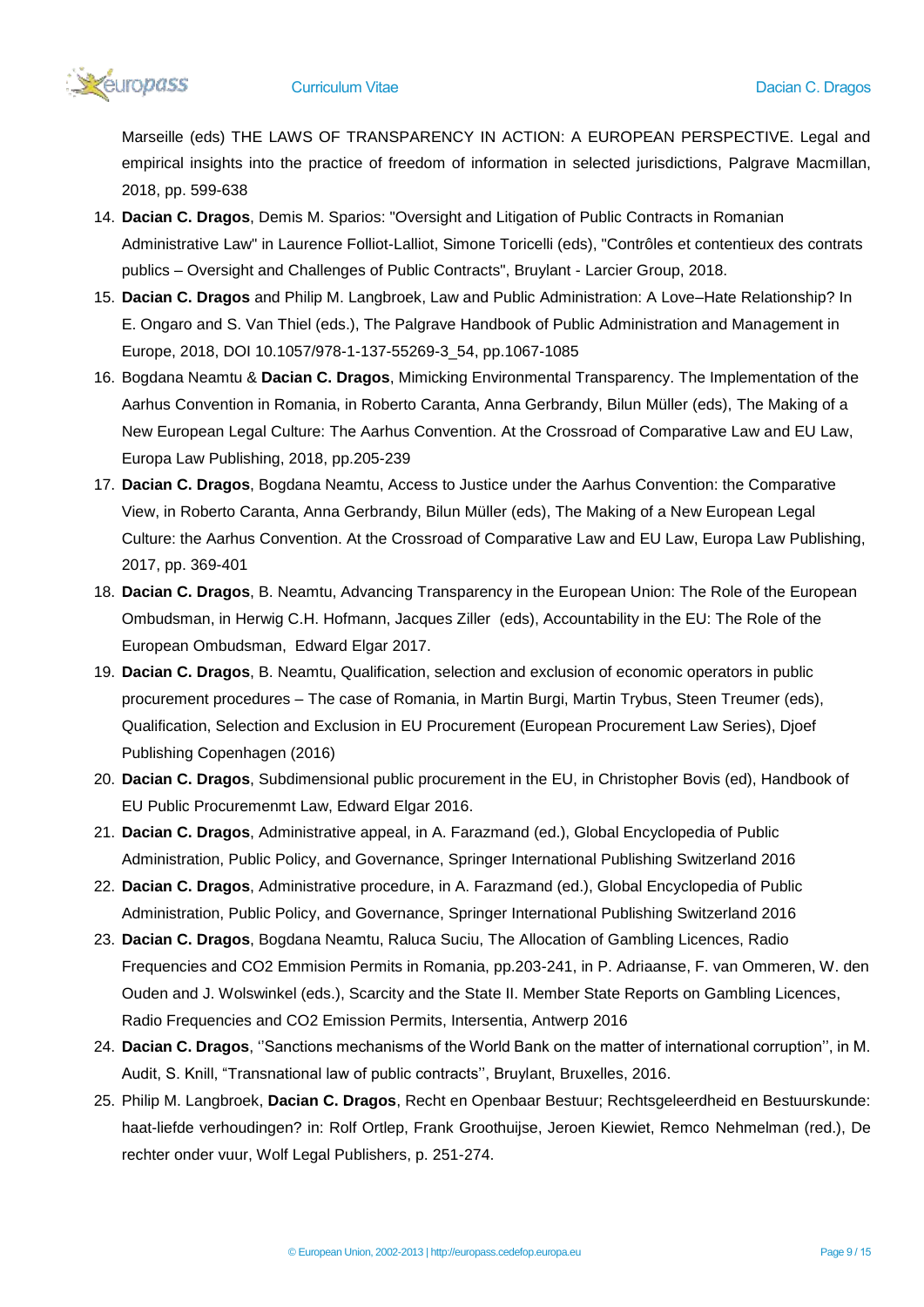

- 26. **Dacian C. Dragos** and Bogdana Neamtu, Life cycle costing for sustainable public procurement in the European Union, in Beate Sjåfjell, Anja Wiesbrock (eds), Sustainable Public Procurement Under EU Law, New Perspectives on the State as Stakeholder, Cambridge University Press, 2015, pp.114-137
- 27. Bogdana Neamtu and **Dacian C. Dragos**, Fighting Corruption in Central and Eastern European Countries through Transparency: Regulatory and Institutional Challenges, in Yahong Zhang, Cecilia Lavena (eds), Government Anti-Corruption Strategies: A Cross-Cultural Perspective, CRC Press, Taylor and Francis Group, 2015
- 28. **Dacian C. Dragos**, B. Neamtu, Sustainable Public Procurement in the EU: Experiences and Prospects,in F. Lichere, R. Caranta, S. Treumer (eds), Modernising Public Procurement: the New Directive,DJOEF Publishing, Copenhagen, 2014
- 29. Bogdana NEAMTU and **Dacian C. Dragos**, Fighting corruption in public procurement: the case of Romania, in G. Racca & C. Yukins (eds), Integrity and Efficiency in Sustainable Public Contracts, Brussels, Bruylant, 2014
- 30. **Dacian C. Dragos**, B. Neamtu, R. Suciu, The theory and practice of award criteria in the Romanian procurement law, in M. Comba, S. Treumer, Award of contracts in EU procurement, DJOEF, 2013.
- 31. **Dacian C. Dragos**, B. Neamtu & R. Veliscu, Public Procurement outside EU Directives in Romania: is Voluntary Compliance Leading to Effectiveness? in D. Dragos, R. Caranta (eds) EU PUBLIC PROCUREMENT - OUTSIDE THE DIRECTIVES, INSIDE THE TREATY? DJOEF Copenhagen, 2012
- 32. **Dacian C. Dragos**, B. Neamtu & R. Veliscu Remedies available for Procurement outside the Directives a Comparative Assessment, in D. Dragos, R. Caranta (eds)EU PUBLIC PROCUREMENT - OUTSIDE THE DIRECTIVES, INSIDE THE TREATY? DJOEF Copenhagen, 2012
- 33. **Dacian C. Dragos**, B. Neamtu, *"The Implementation of the Services Directive in Romania",* in U. Stelkens, W. Weiss (eds), Implementation of Service Directive'', TMC ASSER Press - Springer, 2012.
- 34. **Dacian C. Dragos**, Openness and Transparency in Central and Eastern Europe: Building Sustainable Governance? in Sam Muller, Stavros Zouridis, Morly Frishman and Laura Kistemaker (editors), The Law of the Future and The Future of Law II, Torkel Opsahl Academic EPublisher, Oslo, 2012
- 35. **Dacian C. Dragos**, Neamtu, B. Veliscu, R., "Judicial Review in Romania between Tradition and dialogue", in R. Caranta, A. Gerbrandy (eds), Traditions and Change in European Administrative Law, Europa Law Publishing, Groeningen-Utrecht, 2011.
- 36. **Dacian C. Dragos**, Neamtu, B. Veliscu, R., "Remedies in Public Procurement in Romania", in S Treumer, F. Lichere (eds), Enforcement of EU Public Procurement Rules, DJOEF Copenhagen, 2011.
- 37. **Dacian C. Dragos**, "National legal tradition Romania", in Susana Galera (ed), Judicial review: an analysis inside the European Legal System, Council of Europe Publishing, 2010.
- 38. **Dacian C. Dragos**, Neamtu, B. Veliscu, R., "Secondary considerations in Public Procurement in Romania", in R. Caranta, M. Trybus (eds), The Law of Green and Social Public Procurement in Europe, DJOEF Publishing, Copenhagen, 2010.

# **(Co) Author BOOKS:**

1. ADMINISTRATIVE TRANSPARENCY IN ROMANIA – an empirical study, co-author, Accent Publishing House, Cluj Napoca, 150 pages (Romanian and English), 2008.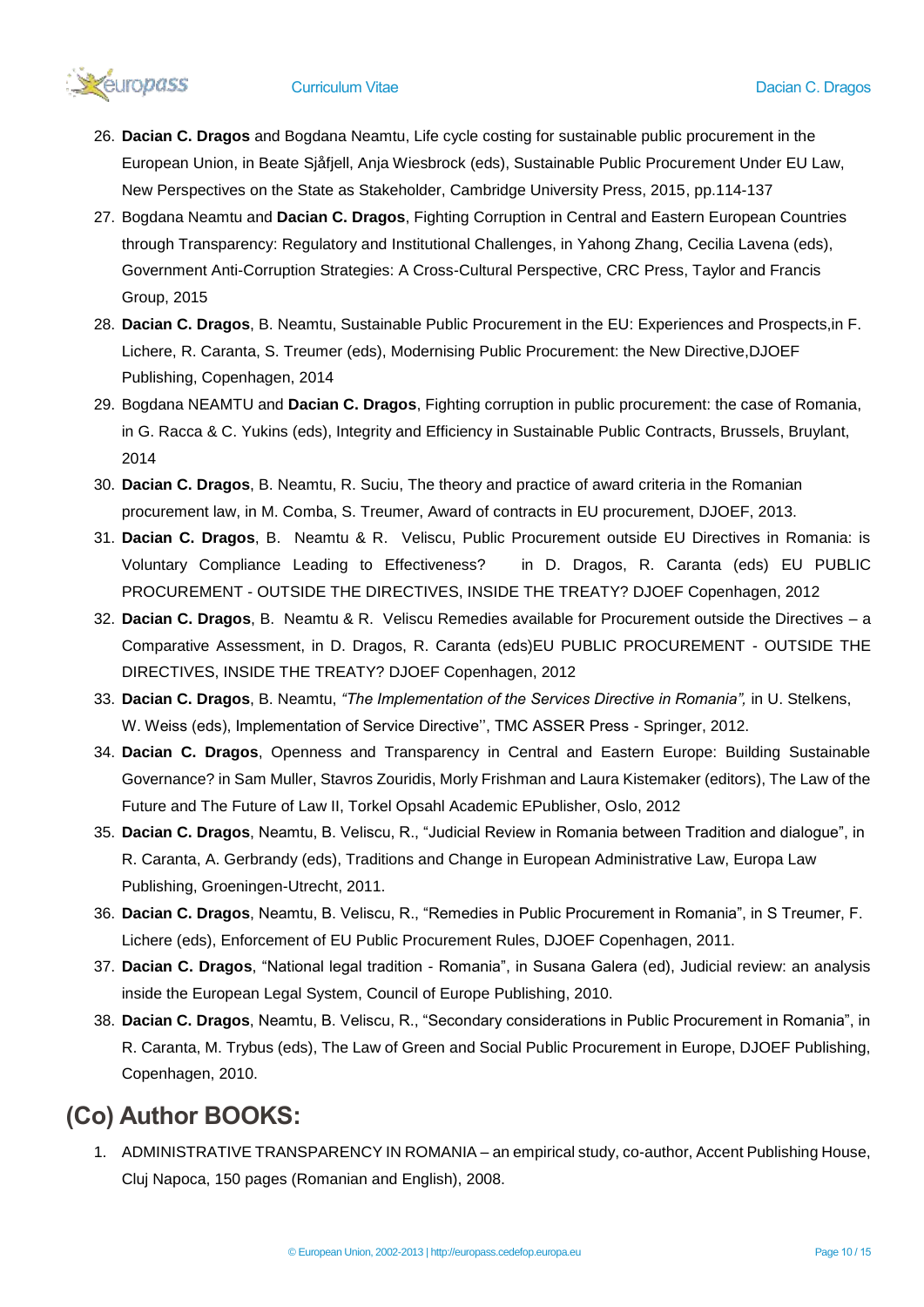

- 2. JUDICIAL REVIEW OF ADMINISTRATIVE DECISIONS A COMMENTARY, C. H. BECK Publishing House, Bucharest, 2005, 350 pages (in Romanian); second edition, 400 pages, 2009.
- 3. INTRODUCTION TO THE ENVIRONMENTAL POLICY OF THE EUROPEAN UNION, *in collaboration*, Accent Press, Cluj Napoca, 2004, 180 pages (in Romanian).
- 4. EUROPEAN UNION: MECHANISMS, INSTITUTIONS, Accent Press, Cluj Napoca, 2004, 200 pages; second edition, C. H. BECK Publishing House, Bucharest, 2005, 200 pages, third edition, C. H. Beck Publishing House, Bucharest, 2006, 200 pages (in Romanian).
- 5. LABOUR LAW, *in collaboration*, Sfera Juridică Press, Cluj Napoca, 2005, 200 pages (in Romanian).
- 6. EUROPEAN COMMUNITY LAW, Accent Press, Cluj Napoca, Romania, 2003, 180 pages (in Romanian).
- 7. ADMINISTRATIVE LAW, Accent Press, Cluj Napoca, 2004, 400 pages (in Romanian).
- 8. Community facilitator, *in collaboration,* Civitas Foundation for Civil Society, 2003 (in Romanian).
- 9. ADMINISTRATIVE JUSTICE, ALL-BECK Publishing House, 2002, Bucharest, Romania, 650 pages (in Romanian)
- 10. ADMINISTRATIVE INTERNAL APPEALS AND ADMINISTRATIVE JUSTICE, ALL-BECK Publishing House, 2001, Bucharest, Romania, 180 pages (in Romanian).
- 11. Regional and Local Development, *in collaboration*, Gewalt Press, Cluj Napoca, Romania, 2001 (in Romanian) and Pecs, Hungary, 2001 (in Hungarian)

## **Guest editor of Journals:**

- 1. **Dacian C. Dragos**, François Lafarge, Paulien Willemsen, Utrecht Law Review, Special Issue on the Theory and Practice of Law in Public Administration and Administrative Justice, Volume 9, Issue 3, July 2013
- 2. **Dacian C. Dragos**, Marton Gellen, Polonca Kovac, Philip M. Langbroek (editors) The NISPAcee Journal of Public Administration and Policy Vol. IV, No. 2, Winter 2011/2012, Special Issue: Law and Public Management Revisited
- *3.* B. Thompson, **Dacian C. Dragos** and B. Neamtu (editors), Transylvanian Review of Administrative Sciences, Special Issue LAW and PUBLIC ADMINISTRATION, no.28/E/2009

## **RECENT articles in journals:**

- 1. Laura Farca, **Dacian C. Dragos**, Principiul transparentei in dreptul achizițiilor publice, Dreptul 9/2018
- 2. **Dacian C. Dragos**, Bogdana Neamtu, Freedom of Information in the EU in the midst of Legal Rules, Jurisprudence and Ombudsprudence: the European Ombudsman as Developer of Norms of Good Administration, European Constitutional Law Review, Volume 13, Issue 4, 2017
- 3. **Dacian C. Dragos**, Bianca Racolța, Comparing Legal Instruments for R&D&I: State Aid and Public Procurement, European Procurement and PPP Law Review 4/2017
- 4. **Dacian Dragoş**, Alexandra Horváthová, Addressing Conflict of Interests in Public Procurement in the European Union and the Legal Challenges in Romania and Slovakia, European Procurement and PPP Law Review, 3/2017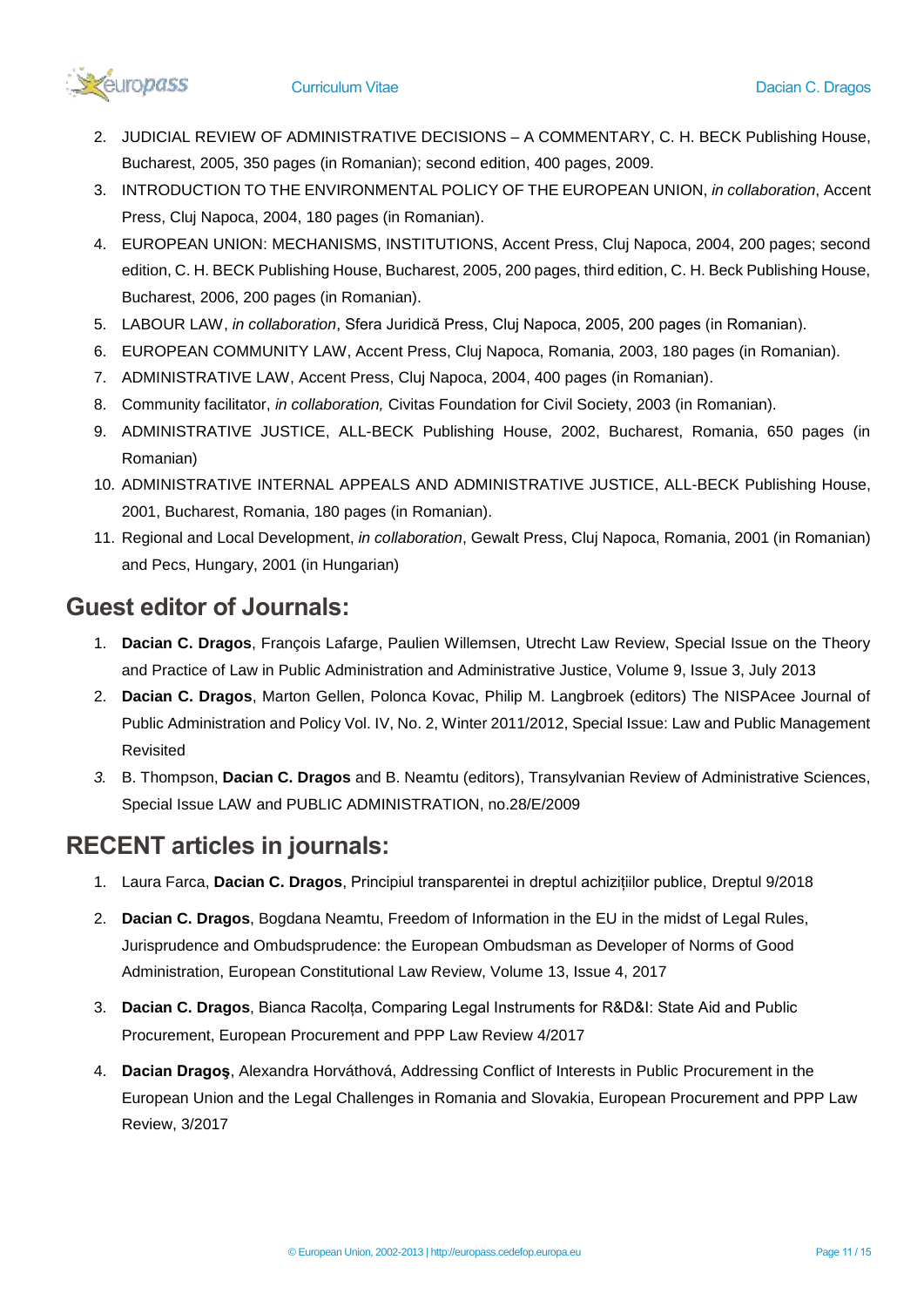

- 5. Ioan Baciu, **Dacian C. Dragos**, Horizontal In-House Transactions vs. Vertical In-House Transactions and Public-Public Cooperation - Annotation of the Judgment of the Court (Fifth Chamber) of 8 May 2014 in Case C-15/13, Technische Universität Hamburg-Harburg and Hochschul-Informations-System GmbH v Datenlotsen Informationssysteme GmbH, European Procurement and PPP Law Review, Volume 10 (2015), Issue 4
- 6. **Dacian C. Dragos** s and Roxana Vornicu, Public Procurement below Thresholds in the European Union EU Law Principles and National Responses, in European Procurement and PPP Law Review, 3/2015, pp. 187- 207
- 7. Bogdana Neamtu, **Dacian C. Dragos**, Sustainable Public Procurement: the Use of Eco Labels, in European Procurement and PPP Law Review, 2/2015
- 8. Demis Marius Sparios, **Dacian C. Dragos**, Discutii privind calea de atac a apelului in contenciosul administrativ, Dreptul nr. 9/2015
- 9. Cosmina Codrescu, **Dacian C. Dragos**, Accesul la justitie in probleme de mediu repere comparative, in Revista Romana de Drept European, 1/2015
- 10. I Toadere, **Dacian C. Dragos**, Codificarea Procedurii Administrative in Romania, in Context European, Curierul Judiciar, 2016
- 11. Roberto Caranta e **Dacian C. Dragos**, La mini-rivoluzione del diritto europeo dei contratti pubblici, , Urbanistica e appalti, 5/2014
- 12. **Dacian C. Dragos**, Neamtu, *LCC in the new directive proposal*, in European Public Procurement and PPP Law Review, Lexxion, Germany, special issue Sustainable public procurement, 2013
- 13. **Dacian C. Dragos**, Roxana VORNICU, Regimul aplicabil contractelor de achiziţii publice ce nu intra sub incidenta directivelor Uniunii Europene. O perspectiva comparată, RRDE 3/2015
- 14. **Dacian C. Dragos**, B. Neamtu, Effectiveness of administrative appeal empirical evidence from Romanian local administration, Lex Localis, vol. 1 nr.1/2013, ISI indexed
- *15.* Neamțu, B., **Dacian C. Dragos**, Căpraru, L., *Public Participation In Environmental Decision Making in Romania,* International Public Administration Review*, vol. XII, no. 2-3, June 2014, pp. 63-78*
- 16. **Dacian C. Dragos***,* Bogdana Neamtu and Bianca Cobarzan*, Procedural Transparency in Local Administration: Linking Implementation with Administrative Capacity?,* International Review of Administrative Sciences, March 2012 vol. 78 no. 1 134-157.
- *17.* **Dacian C. Dragos**, B. Neamtu*, "Re-using Public Sector Information – Policy choices and Experiences in some of the Member States with an Emphasis on the Case of Romania",* with Bogdana Neamtu, in the "European Integration Online Papers", vol. 13, 2009. [www.eoip.or.at.](http://www.eoip.or.at/) Thomson Scientific (former ISI) indexed.
- 18. **Dacian C. Dragos**, B. Neamtu *, "Europeanisation of Administrative Law in Romania: Current Developments in Jurisprudence and Legislation",* with Bogdana Neamtu, in "Review of European Administrative Law", no. 1/2009, Europa Law Publishing.
- 19. **Dacian C. Dragos**, Mariusz SWORA, Andrzej SKOCZYLAS, ADMINISTRATIVE APPEALS IN ROMANIA AND POLAND – A TOPICAL COMPARATIVE PERSPECTIVE, Transylvanian Review of Administrative Sciences, No. 37 E/2012, pp. 38-54
- 20. **Dacian C. Dragos**, Alternative dispute resolution mechanisms in the field of public procurement: between effectiveness and constitutionality, Transylvanian Review of Administrative Sciences, No. 34 E/2011, pp. 98- 113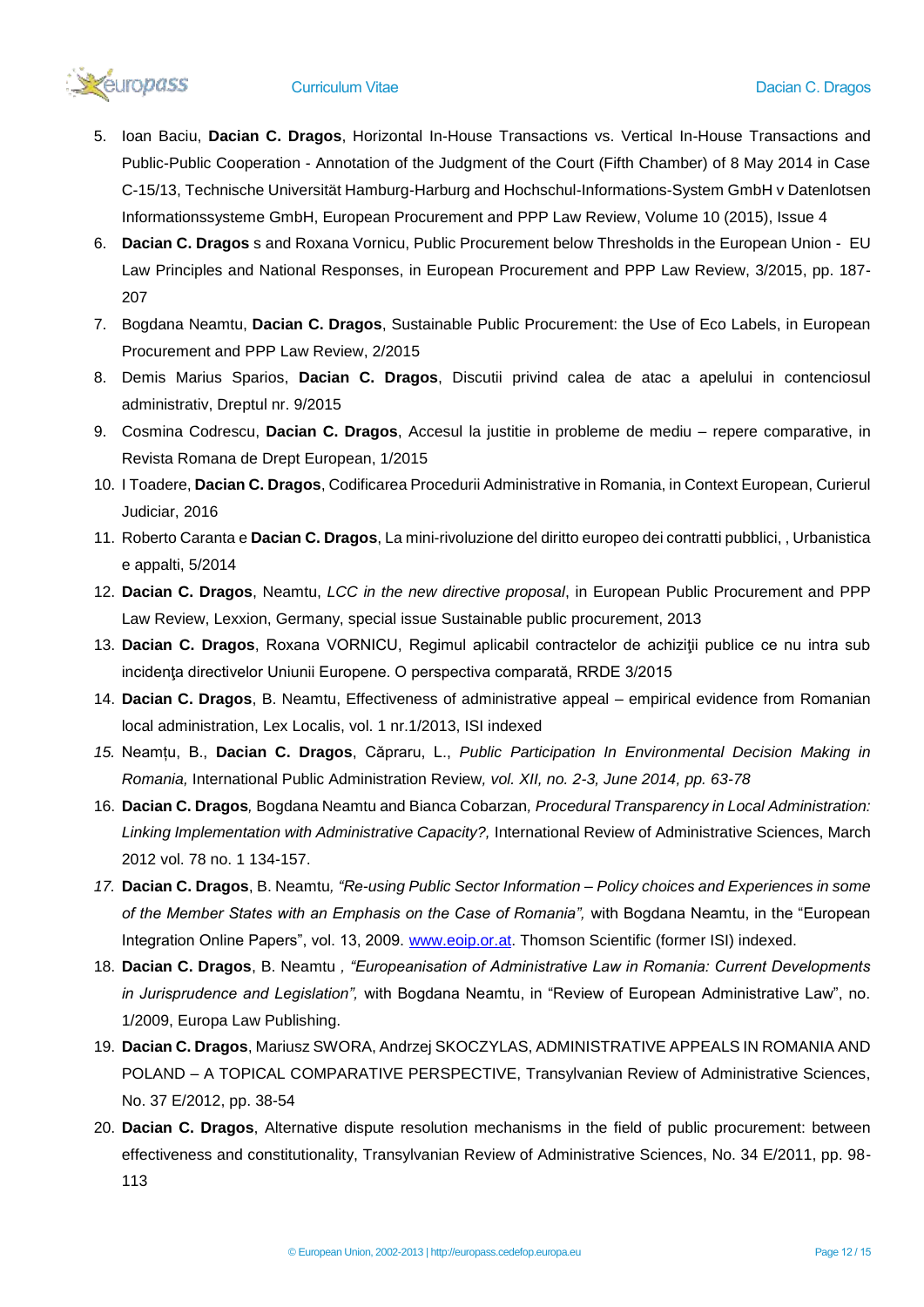

21. **Dacian C. Dragos**, B. Neamtu, "Reforming local public administration in Romania: trends and obstacles", "International Review of Administrative Sciences", December 2007 vol. 73 no. 4 629-648.

# **Research Projects**

- 1. European Union Marie Curie OIF FP6 Grant "Freedom of Information: a topical analysis of comparative jurisdictions" (2005-2006)
- 2. European Commission "Jean Monnet" Grant, 2002-2005
- 3. Research Grants coordinated as director (Romanian Council for Scientific Research): "Transparency in decision making" (2007-2008), "The role of the Ombudsman Institutions in Promoting Good Governance Principles and Administrative Transparency" (2009-2012)
- 4. Postdoctoral research grant on ''ADR in administrative matters'', 2010-2013

## **Recent Conferences**

- 1. Trans-Atlantic Dialogue New York (chair) October 2019
- 2. EGPA conference Belfast September 2019 (chair)
- 3. Interdisciplinary Symposium in Public Procurement, Paris, 5-6 October 2018
- 4. The future of Administrative Law, conference speaker, Paris, Sciences Po, 21-22 June, 2018
- 5. Administrative Litigation Conference, Bucharest, May17 2018, Bucharest (speaker)
- 6. Workshop: Developing Life Cycle Analysis, speaker, University of Oslo, 23 April 2018
- 7. Procurement week, London 2017 (speaker)
- 8. Europeanization of administrative law and codification of administrative procedure, Cluj Napoca, 13-14 OF May, 2016 (organizer)
- 9. Administrative Litigation Conference, Bucharest, May17 2016, Bucharest (speaker)
- 10. Sustainable Public Procurement: New Perspectives on the State as a Stakeholder, 1 December 2014, University of Oslo, Department of Private Law, speaker
- 11. The European Ombudsman as Mediation and Integrity Institution, June 2015, Brussels, speaker
- 12. European Public Procurement Group, annual conference 2014, July 2-4, Munich (speaker)
- 13. Procurement Week April 2014, Cardiff (speaker)
- 14. The ASPA annual conference New Orleans 2013 Governance & Sustainability: Local Concerns, Global Challenges, chair of the Transparency in CEE countries panel
- 15. Regulating the State's Business: Public Procurement, Concessions and Public Private Partnerships, 12 & 13 March 2013 at Club of the University Foundation, Brussels, speaker
- 16. Permanent Chair of the panel X "Law and Public Administration" of the EGPA (European Group of Public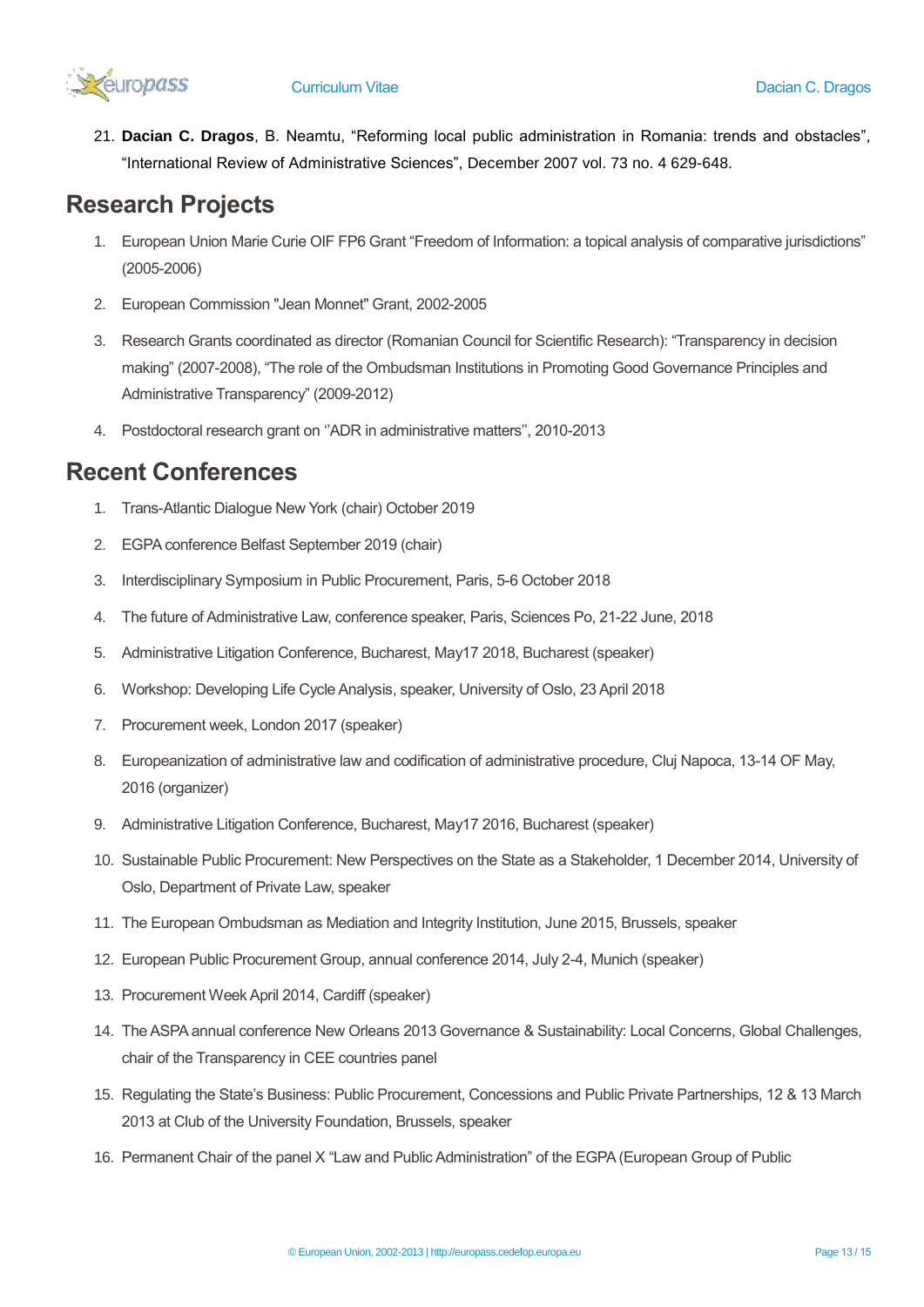

Administration) conference: 2017 Milan, 2016 Utrecht, 2015 Toulouse, 2014 Speyer; 2013 Edinburgh; 2012 Bergen; 2011 Bucharest; 2010 Toulouse

- 17. Trans European Dialogue EGPA NISPAcee, Viena, 2011 (co-organisator)
- 18. European Public Procurement Group conference, Cluj Napoca, 2011 (organisation)
- 19. Workshop on alternative dispute resolution in administrative proceedings, Cluj Napoca, 2012 (co-organisation)
- 20. Ombudsman and human rights, workshop at the School of Law, Liverpool University, 2010 (speaker)
- 21. EGPA panel X Law and Public Administration 2009 Malta (moderator)
- 22. European Public Procurement Group conference, Orta san Giulio, 2010 (moderator)
- 23. British Institute for International and Comparative Law, London, 2011 Enforcement of EU public procurement law (speaker)
- 24. Menu for Justice conference, Bologna, 2011 (moderator, chair)
- 25. Systems of allocation of limited public rights, Faculty of Law, Leiden University, 2012 (chair, Transparency panel)
- 26. British Institute for International and Comparative Law, London, 2012 Developments in the new PP directives (speaker)
- 27. The implementation of Aarhus convention in Europe, University of Torino, 2012 (speaker)

### **Honours and awards**

- 1. Romanian Writers Association National Prize "COPY.RO" for legal research
- 2. Babes Bolyai University's prize "Best book of 2002", for "Administrative Justice", C. H Beck Publishing
- 3. Babes Bolyai University Prize for Academic Management, 2012
- 4. Babes Bolyai University Prize for Institutional Development, 2016
- 5. Babes Bolyai University Prize for Research , 2017

## **Memberships**

- 1. Member of the Scientific Board of the "European Public Private Partnerships and Public Procurement Law", Lexxion, Germany.
- 2. Member of the Scientific Board of the "Transylvanian Review of Administrative Sciences", peer reviewed journal ISI indexed - Thomson Scientific
- 3. Member of the Scientific Board of the "International Journal of Court Administration", http://www.iaca.ws/ijcainformation.html
- 4. Evaluation Expert, European Science Foundation, [https://www.esf.org/fileadmin/user\\_upload/esf/Annual\\_list\\_reviewers\\_2017\\_17.01.18.pdf](https://www.esf.org/fileadmin/user_upload/esf/Annual_list_reviewers_2017_17.01.18.pdf)
- 5. Evaluation Expert, Research Foundation Flanders (FWO) [https://www.fwo-](https://www.fwo-eloket.be/FWO.ELoket.WebUI/Default.aspx)